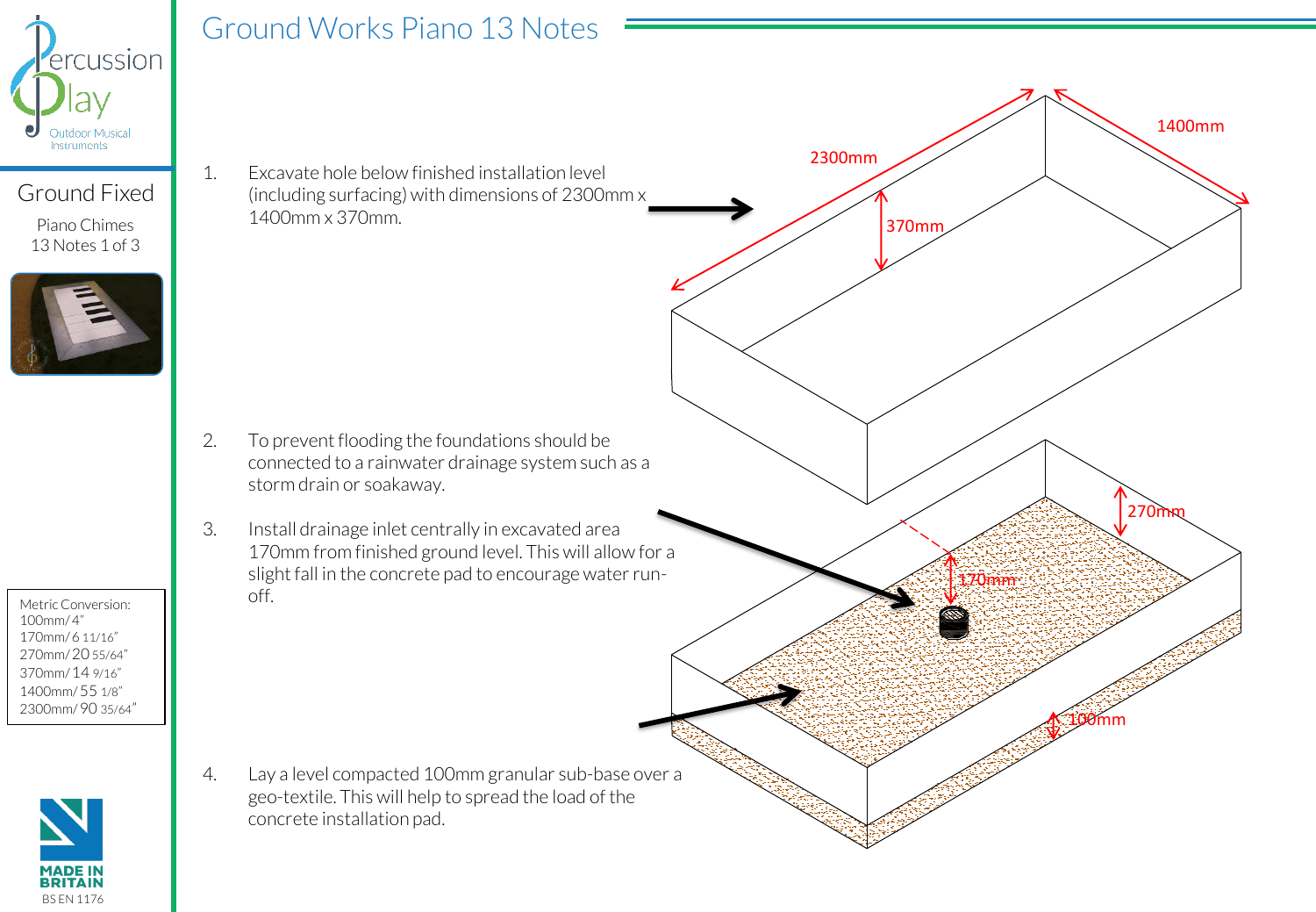

### Ground Fixed

Piano Chimes 13 Notes 2 of 3



Metric Conversion: 100mm/ 8" 1200mm/ 47 1/4" 2100mm/ 82 43/64" 2419mm/ 95 15/64"



# Ground Works Piano 13 Notes

- 5. Create timber shuttering on top of compacted sub-base with an internal area of 2100mm x 1200mm x 100mm.
	- Note finished height to top of shuttering should be 180mm below finished installation level (including surfacing).
	- To ensure shuttering is square, internal diagonal measurements should be ~2419mm.
- 6. Install A142 steel reinforcing mesh (or similar) on 50mm plastic or steel supports or "chairs" to hold mesh vertically centred in shuttering area.

#### 100mm

2100mm

 $~2419$ mm

- 7. Install the supplied installation studs jig on top of steel mesh and centre between shuttering and affix in place using cable ties (to ensure no movement when concrete is poured).
	- Note threaded studs must be covered when concrete is poured to ensure threads do not get concrete on them.
	- Threads should protrude 30mm from top of shuttering.

M10x80mm Studs 8.8 HT BZP fixed to Jig rests on mesh

SHUTTERING

50mm CONCRETE BELOW MESH

A142 MESH MIN 50mm COVER TOP & BOTTOM

TYPE 1 SUB BASE

50mm CONCRETE ABOVE MESH

 $\lambda$ 200 $\eta$ 

- 8. Pour 100mm depth concrete pad and create slight fall to previously fitted drainage inlet.
	- Consider mixing reinforcement fibres in concrete mix predominantly for crack control rather than structural strengthening.
	- Allow to poured concrete pad to cure for 24-72 hours before proceeding to next step.
	- Remove shuttering after 24-72 hours.